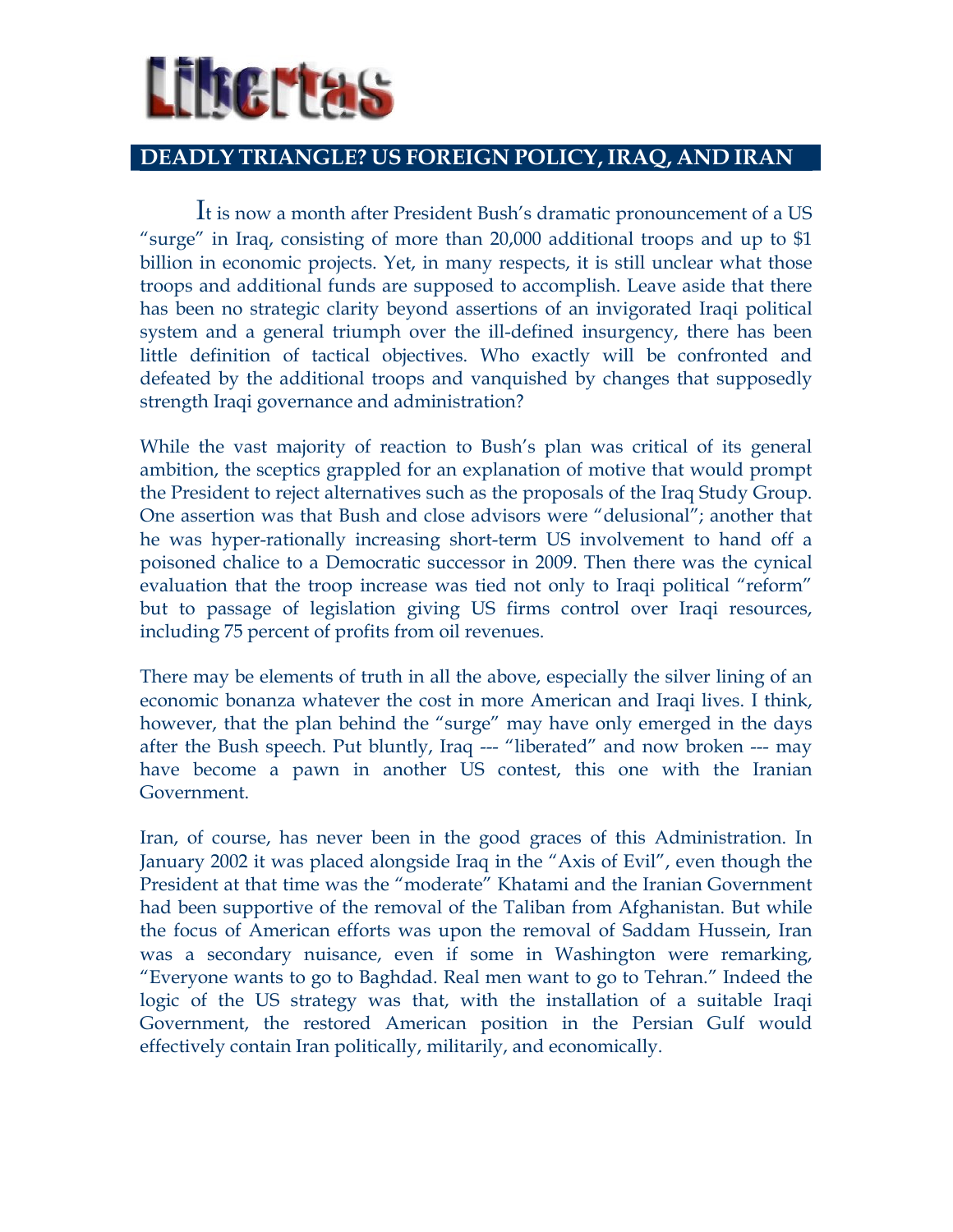## LEFTERS

That is why the Bush Administration made what may prove to be one of its greatest among many errors, rebuffing Iranian co-operation in the toppling of Saddam and maintaining pressure on Tehran through expanded propaganda efforts and links with Iranian dissident and exile groups. The nuclear issue, elevated in 2003 when Iran admitted to enrichment projects, provided a suitable foundation for the American challenge to a supposed Iranian menace.

The irony was that this linking of a "good" Iraq and a contained Iran would eventually subvert not Tehran but Washington. The Bush Administration tried to isolate key Shi'a political and religious leaders in Iraq, notably Ayatollah Sistani, on the grounds that they were influenced by Iran while installing the right Shi'a - -- secular Iraqi exiles like Ahmad Chalabi --- in the Iraqi leadership. By the time that the US Government realised this was leading to chaos rather than a happy, pro-American Iraq, the Sunni-led insurgency was far too advanced to be overcome and many in Shi'a communities were irretrievably alienated from the Coalition Provisional Authority. With each collapse of an American reconstruction project or military offensive, the greater was the chance that Tehran could move --- not with the vaunted Shi'a militias but with propaganda, social, and economic initiatives --- to fill the Iraqi vacuum.

For the reality has always been that much of the indigenous Iraqi leadership emerging after "liberation" would have a cordial relationship with its neighbour to the east. After all, groups like the Supreme Council for the Islamic Republic of Iraq, led by Hakim, were forged in the Iran-Iraq war and maintained during Saddam's murderous campaigns against Iraqi Shi'a (it is rarely noted in the Western press that Kurdish leaders, notably President Talabani, have also maintained close links with the Iranian Government). A lot of the fencing since the ill-fated attempt to put Chalabi in charge has centred upon putting in place Presidents (Iyad Allawi, al-Jaafari, al-Malaki) who were not too offensive to either Washington or Tehran, but the key figures behind the scenes--- notably Hakim and Ayatollah Sistani --- have remained constant.

Perhaps the one American hope in 2007, at the grand political level, was to find a common front against the new local bad boy, Moqtada al-Sadr. (Forget, by the way, that the American strategy is geared towards defeating an external "terrorist" menace like al-Qa'eda. That has always been a sideshow in Iraq, first to provide an erroneous justification to topple Saddam, then to deflect attention from the growing indigenous insurgency.) That's because al-Sadr was a threat to all the key factions --- Sunni groups, SCIRI, and Ayatollah Sistani --- as well as the Iraqi Government. Indeed, his emergence from a cleric based in Sadr City in Baghdad to a figure of national standing may be the most significant political fallout from post-liberation chaos.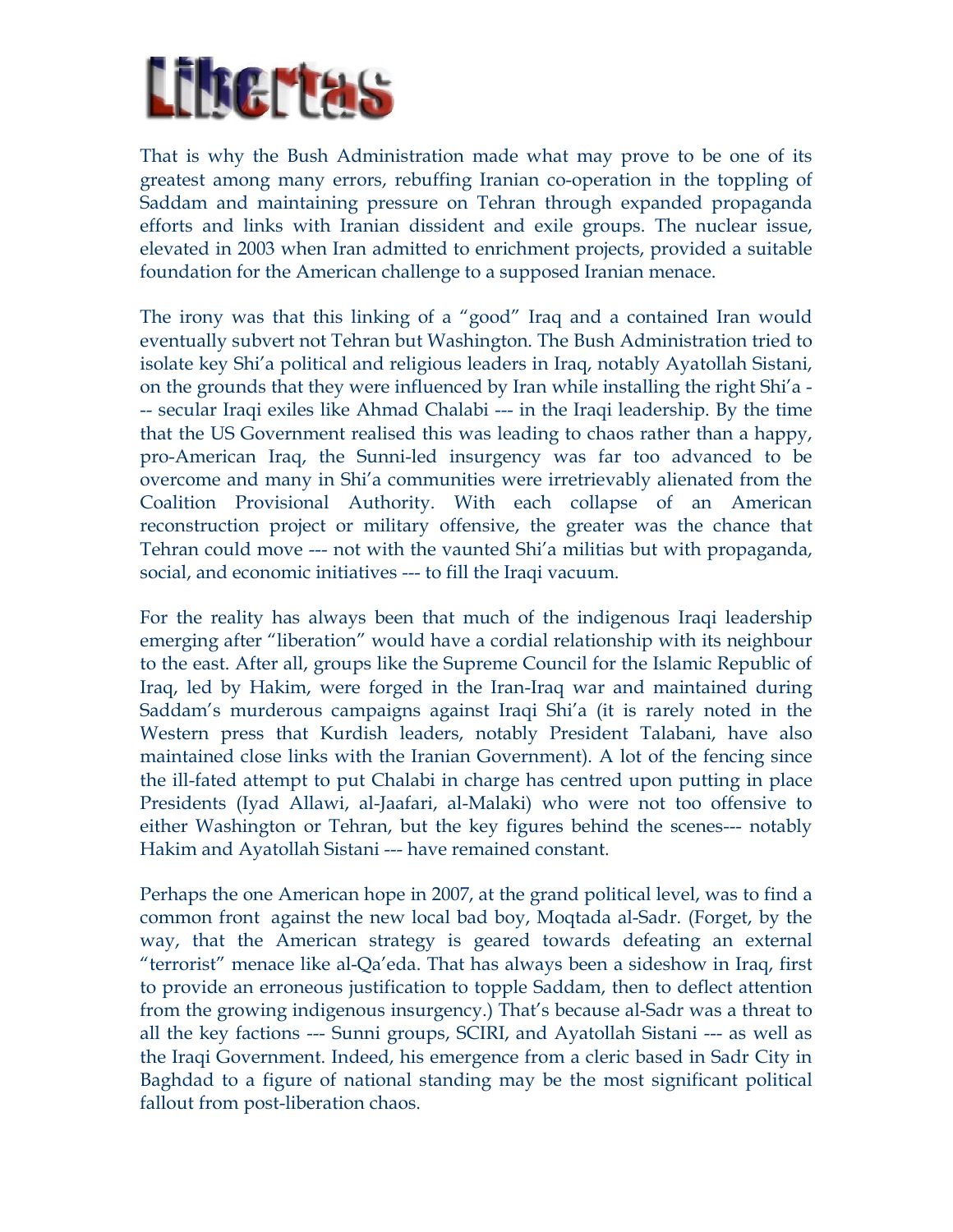# LEBELTA

On the surface, that's what the US Government was moving towards at the end of 2006. The insistence to al-Maliki that he had to confront the Mehdi Army, al-Sadr's militia, was matched by Hakim's talks in Washington with the Bush Administration and Vice President Cheney's mysterious trip to Saudi Arabia. And, from what can be made from sketchy information about the "surge", the new US units were to join Iraqi Special Forces in an incursion into Sadr City.

Here, however, is where the move of Iraq from focus to pawn intervenes. A logical strategy against al-Sadr would entail co-operation with the Iranian Government, who also see the cleric as an unwelcome challenge to SCIRI and other Shi'a groups. Far from incidentally, this coincides with the Iraq Study Group's recommendation to open discussions with Iran about the Iraqi situation. Instead Bush's speech and Rice's elaboration have made clear that Tehran, as much as and probably more than al-Sadr, was the American target.

The current strategy dates from last autumn amidst "a very active interagency discussion…about measures to take, and sequencing", in the words of a senior official. On the surface, the target was Iran's nuclear programme, with pursuit of a UN resolution endorsing sanctions, but this too was only a manoeuvre in a larger quest. The other US steps --- from international denunciation of President Ahmadinejad's Holocaust denial to financial and economic measures to choke off Iran's access to global markets to despatch of US carrier groups to the Persian Gulf to cultural outreach such as the tour of Iran by American wrestlers to authorisation to kidnap and kill Iranians inside Iraq, are all part of the "package" to undermine the Iranian regime.

So what does this mean for the "surge"? Logically it means the US offensive is over even as it starts, with the Mahdi Army already following instructions "to melt away and disappear" and al-Sadr's organisation focusing on its own rebuilding projects. It's one matter for the al-Maliki Government to overcome its qualms and join the Americans against al-Sadr's militias, it's another to pursue that risky alliance while showing hostility to the Iranians and risking the alienation of SCIRI and other Shi'a groups. Even if a military push into Sadr City brought a token success rather than expanding the conflagration in Iraq, as the Mahdi Army counter-attacks not only in Baghdad but in other cities including Basra, the political issues--- who governs Iraq? --- are taken even further from resolution.

Now it may that the Bush Administration is so short-sighted, as the planning for the 2003 war established, that it has not even gotten this far in strategic thinking. Far more likely, however, is a dubious "win-win" strategy. Negatively, the US wins even if this surge fails because blame for its demise can be placed on